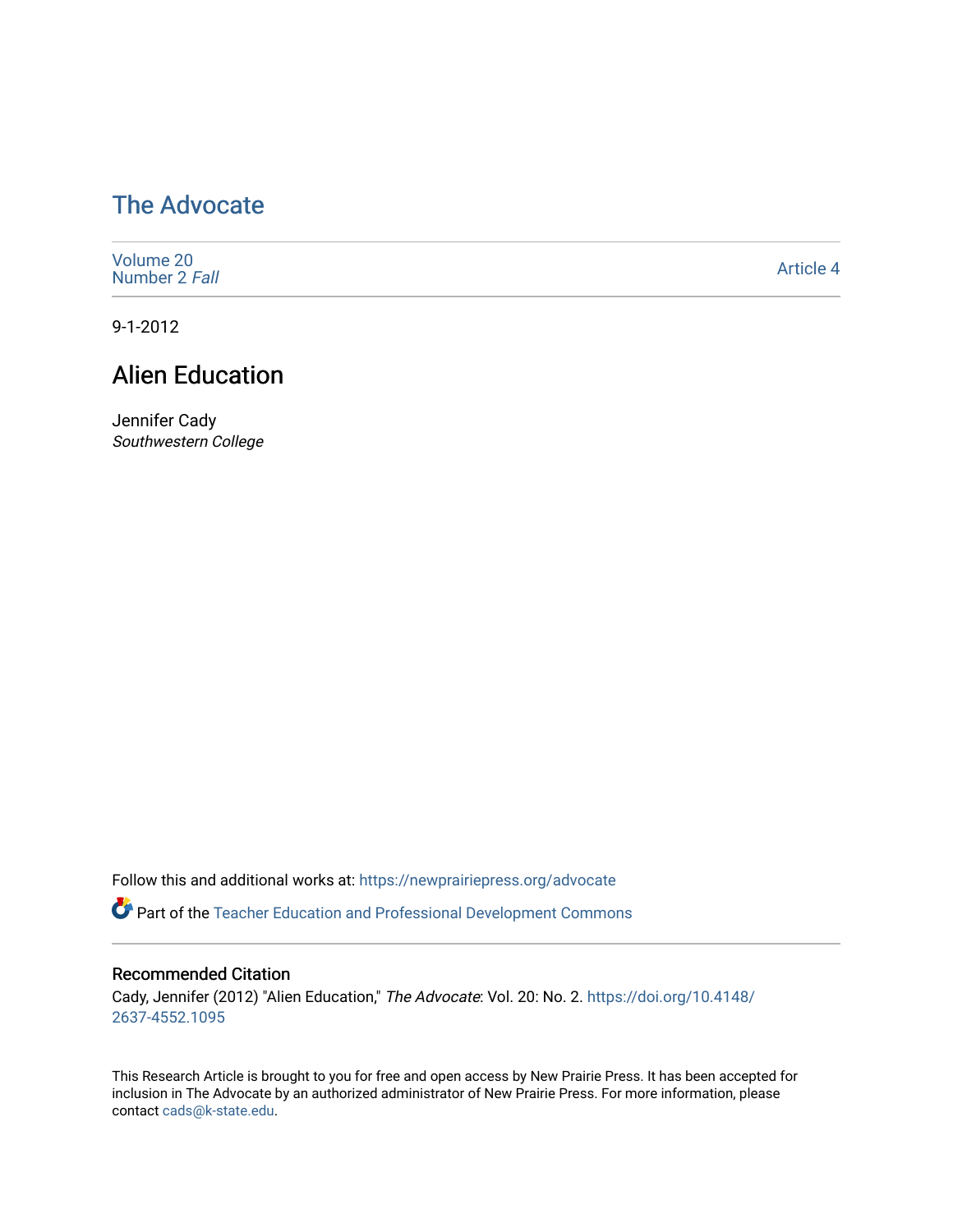## Alien Education

#### Abstract

Introduction: Stepping into the classroom now-a-days is like walking through Times Square. Students come equipped with vast levels of knowledge just like the diverse individuals navigating the streets in the heart of New York City.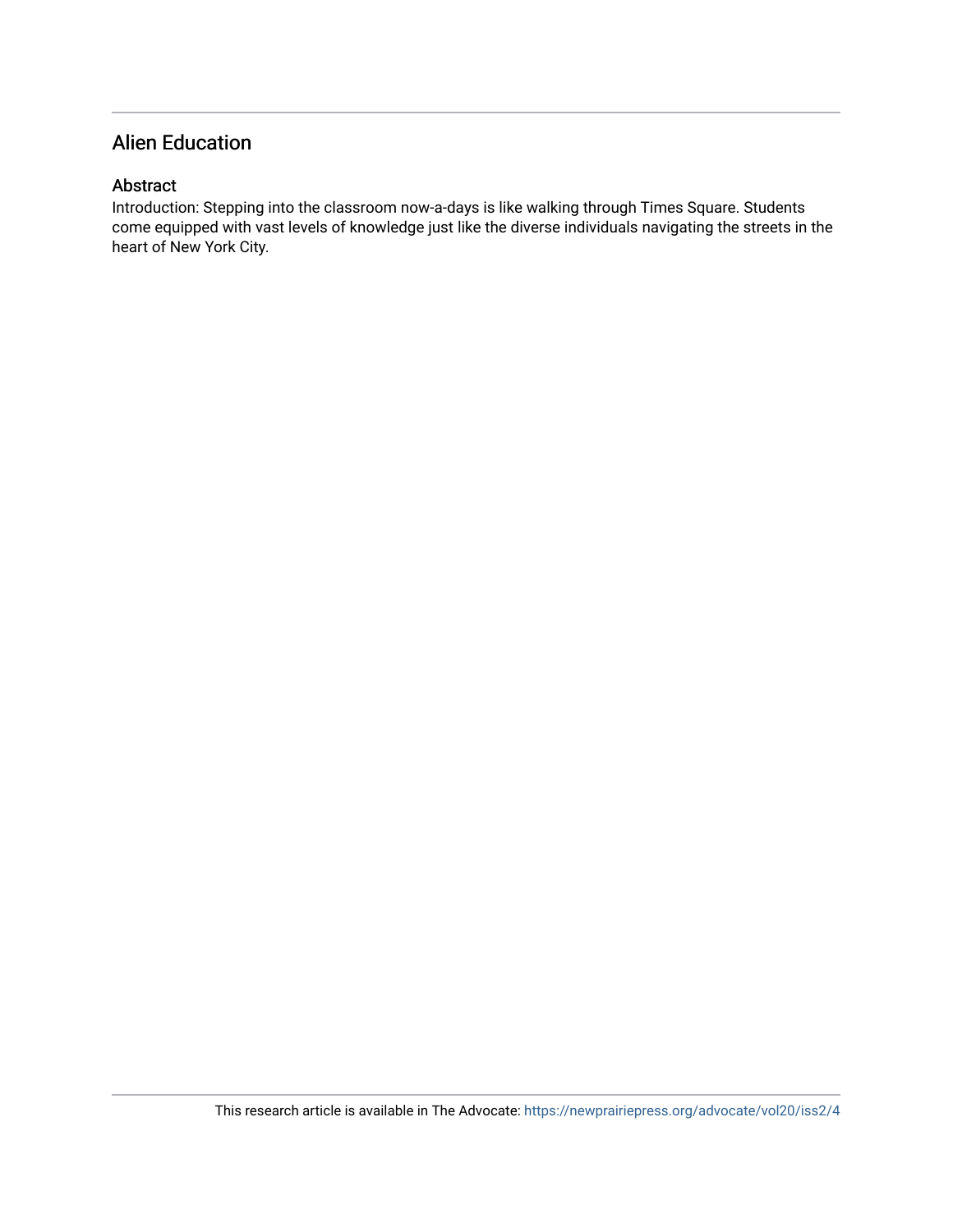## **Alien Education**

## **Jennifer Cady, Ph.D. Southwestern College**

#### *Alien Education*

Stepping into the classroom now-a-days is like walking through Times Square. Students come equipped with vast levels of knowledge just like the diverse individuals navigating the streets in the heart of New York City. The interactions embedded within the classroom often mimic the commotion found as spectators eagerly await the infamous ball drop. In the field of education though, once the ball drops, it is hard to pick up the shattered pieces that fall to the ground. Thus, it becomes imperative to determine how the teacher, grounded with the same solid foundation as the Statue of Liberty, can use her skills in order to avoid offering the same traditional education that quite simply no longer works for the intricate individuals of our nation.

To establish a firm foundation, educators should first seek to build a classroom that thrives on respect for one another (Tomlinson, 2001). This is done through verbal praise and acknowledgement of individual strengths. Moreover, it is done through the teacher's ability to express the value of each and every student. It isn't enough to take a personal survey of each student at the beginning of the year – only to throw it in a filing cabinet so that later it can be shredded. The teacher has to go above and beyond the basic collection of knowledge about each individual in order to weave the core of who each individual is into the depths of each lesson (Connell, 2005). It takes time, energy, and effort. As the year progresses though, the results are priceless – similar to the bargains one might find on the streets of the Big Apple.

Teachers must also possess the ability to establish an environment in which collaboration thrives (Bruce  $&$  Calhoun, 1996). This does not mean that one individual shares his/her ideas and everyone else must agree. Rather, the relationship between all individuals must be one in which everyone feels safe in sharing his/her ideas (See Appendix  $A \& B$ ). This can be accomplished by looking at answers via a multi-leveled approach. There is never just one answer to a problem. Sharing this reality with students allows students to feel as though they may in fact have a reasonable solution – though it may be different from others. When teachers open up the classroom to accept that everyone has a unique way to arrive at the final outcome, a structure of thriving subways will begin to emerge.

One of the key ingredients to education is the simplicity of movement (See Appendix  $C \& D$ ). When teachers allow students to move and learn they allow for retention of material (Connell, 2005; Wolfe, 2001). Too often, teachers fear losing control, but when movement is involved the opposite occurs. Students begin to focus in on the task at hand while displaying less behavioral issues. This can be done in a variety of ways. Teachers can provide uncomplicated directions such as, "Find someone in the class who shares the same favorite color as you do then share your answer with him/her."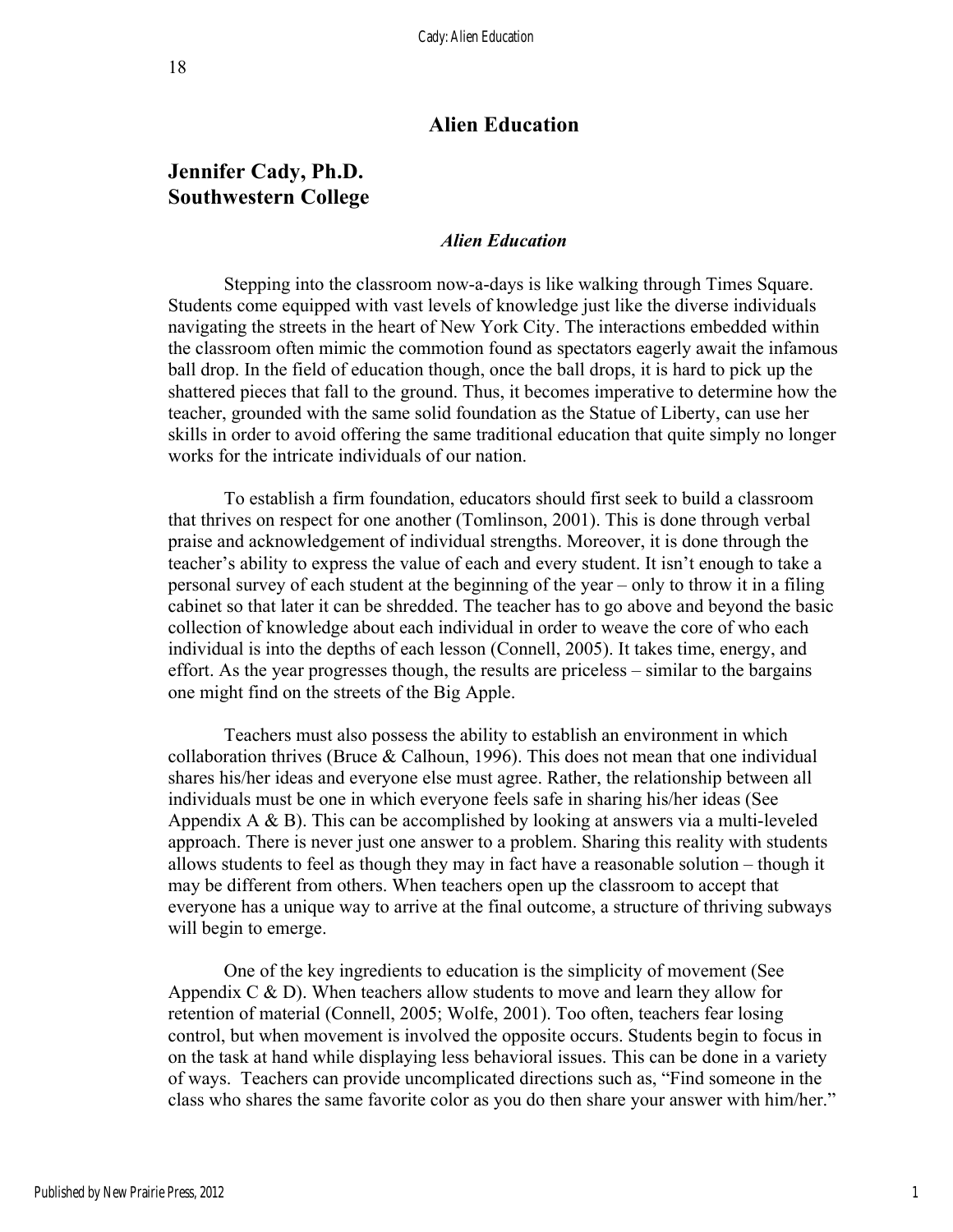After the teacher provides directions she can set a timer for two minutes and allow the students to take responsibility for their own learning. After the timer sounds, the teacher could hold the students accountable for their learning by having them write their answer, coupled with that of their partner's answer, via a Venn diagram – on a small personal whiteboard (think green). This allows the teacher to visually identify mastery, or lack thereof, and it allows the students to reflect. Often times, once students communicate with others they will alter their outlook to reflect the desired outcome that the teacher intended to begin with. Those who do not need to alter their answers are still provided the opportunity to build communication skills, share their ideas, and express how their ideas compare to others. The visitor in NYC will often flag down a taxi to navigate from one location to the next. Learning through movement is much the same.

Teachers of modern learners must understand that when flying into an area that is highly populated, full of relevant history, and fascinating on every level – it is no longer enough to provide a tour of the land through verbal communications while spectators sit quietly by. The opposite is true. To be a successful teacher it is essential to tap into the resources surrounding the population, weave the individual histories of its members into the lessons, and allow for the independent expression of movement so that participants retain the information in a manner that allows for future problem solving. To the countryman, New York City may very well seem chaotic, but when chaos has a valid purpose it can no longer be viewed as chaos. Rather, it should be deemed an intricate city that many long to visit. The same is true for the prosperous classroom. When constructed properly, visitors will flock to vacation in what is still viewed as alien to the field of education. Once enough visitors have walked the beaten path the element of alienation will dissipate and comfort will set in. At that point, post cards can be written and new territories discovered.

#### *References*

- Bruce, J. & Calhoun, E. (1996). *Creating learning experiences: The role of instructional theory and research.* Alexandria, VA: ASCD.
- Connell, J. D. (2005*). Brain-based strategies to read every learner: Surveys, questionnaires, and checklists that help you identify students' strengths – plus engaging brain-based lessons and activities*. NY: Scholastics, Inc.
- Tomlinson, C. A. (2001*). How to differentiate instruction in mixed ability classrooms* (2nd ed.). Alexandria, VA: ASCD.
- Wolfe, P. (2001). *Brain matters: Translating research into classroom practice*. Alexandria, VA: ASCD.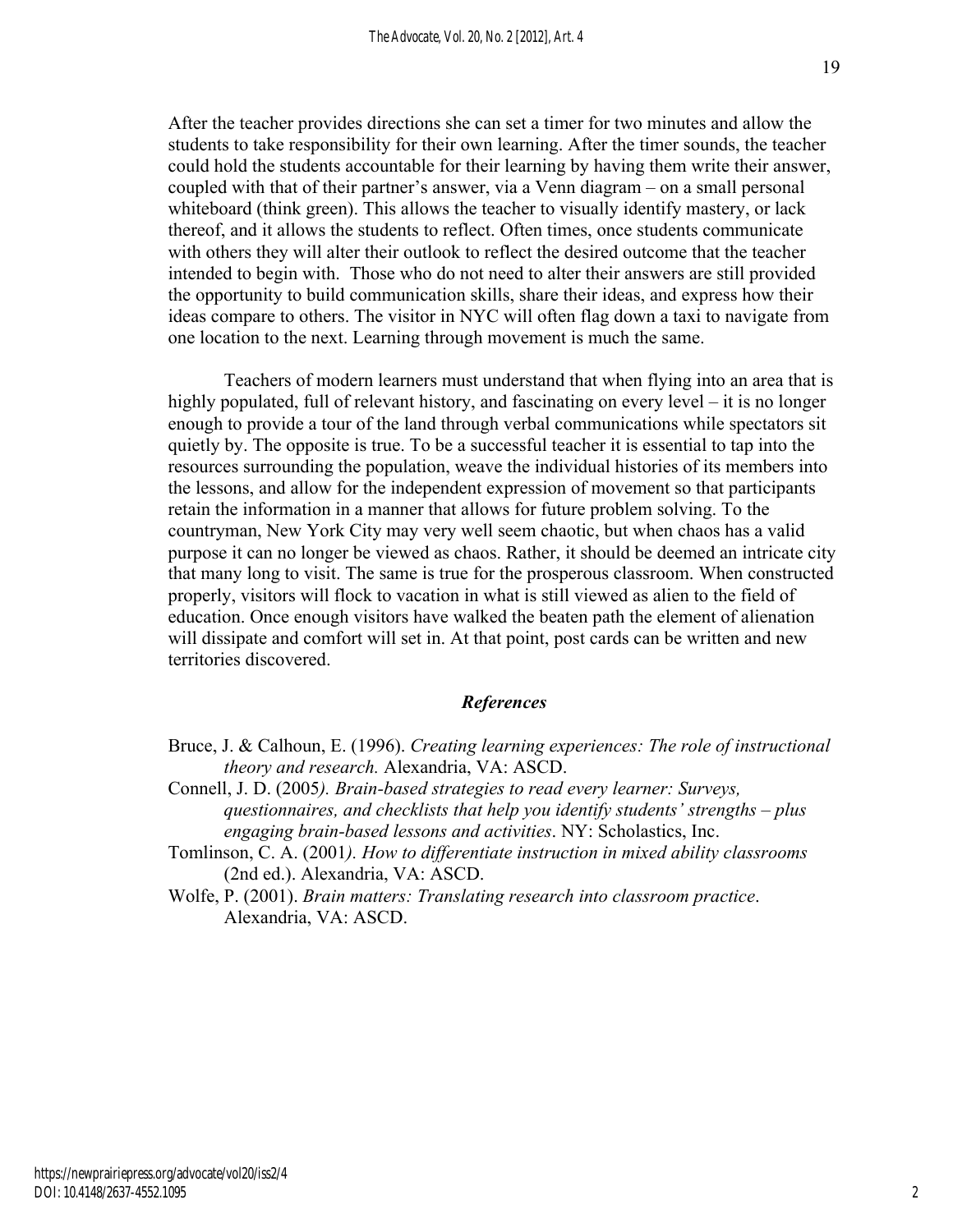#### *Appendix A*



Cooperative Learning via a Safe Elementary Learning Environment

When students are assigned specific job tasks (e.g., recorder, writer, material's manager, or speaker), within their cooperative groups, learning is heightened and classroom management flows much smoother than when tasks are not clearly defined. Furthermore, when teachers use items such as tickets to promote positive behavior expectations, instead of removing recess as a punishment, the students gain self-confidence, selfcontrol, and are afforded the much needed opportunity to exercise and engage in social interactions while enjoying fresh air. As well, a deeper understanding of probability can be obtained when teachers share with students that the more tickets earned for positive behavior the greater chance they have of winning a small prize at the conclusion of class. The prizes do not have to be expensive. Teachers can use free homework passes, one-onone lunch coupons, or classroom privileges.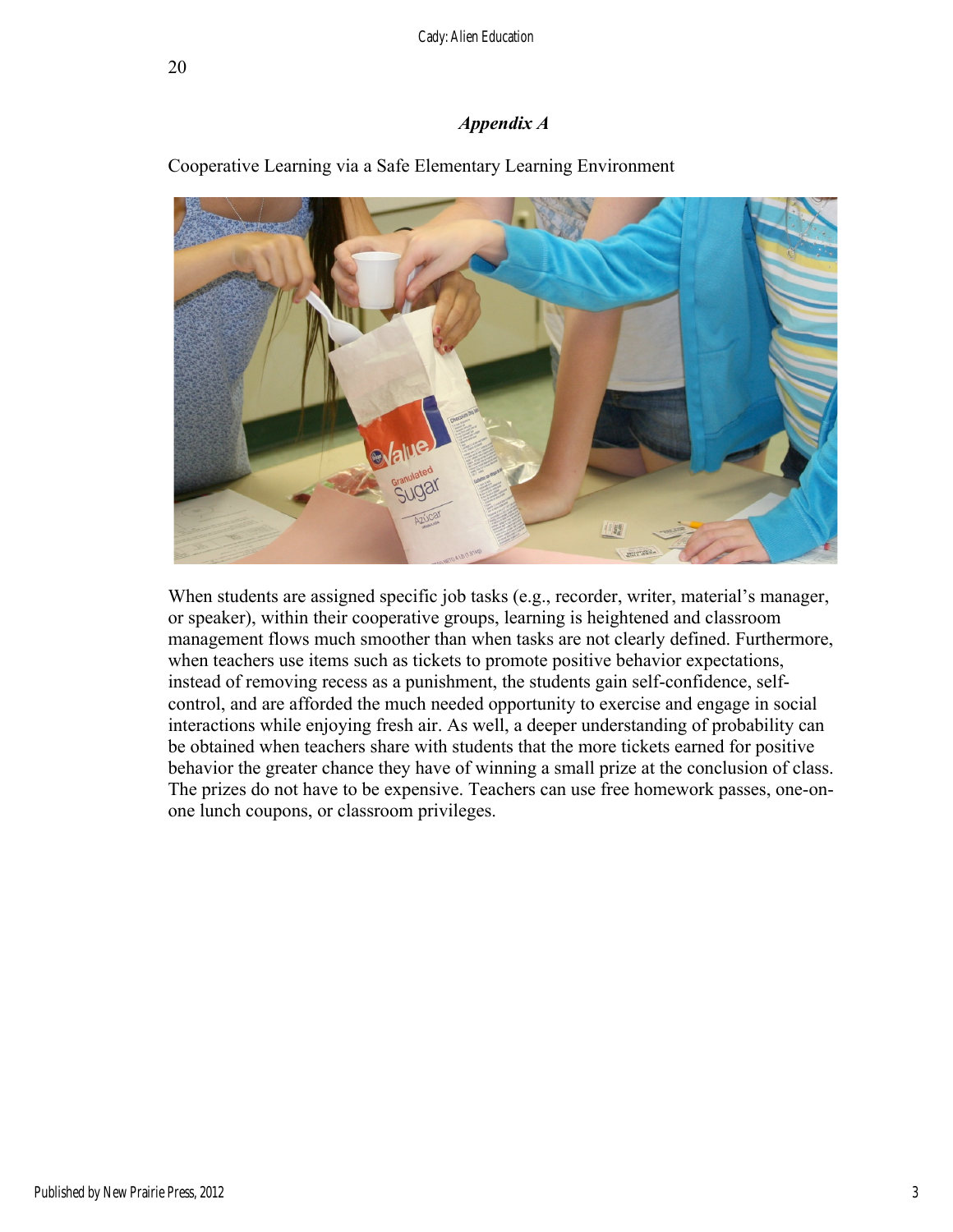## *Appendix B*

Cooperative Learning via a Safe Post-Secondary Learning Environment



At the college level, learners can engage in meaningful cooperative learning opportunities in which each individual is assigned a specific task with the outcome resulting in the ability to rationalize and reason through course content. Too often, the classroom environment at the college level follows a teacher-centered approach with less emphasis on student-centered learning. If we are to promote successful educators, competent and knowledgeable in what it means to engage all learners, we have to not only verbalize our expectations as college faculty, but also provide hands-on opportunities that will solidify what effective cooperative structures entail.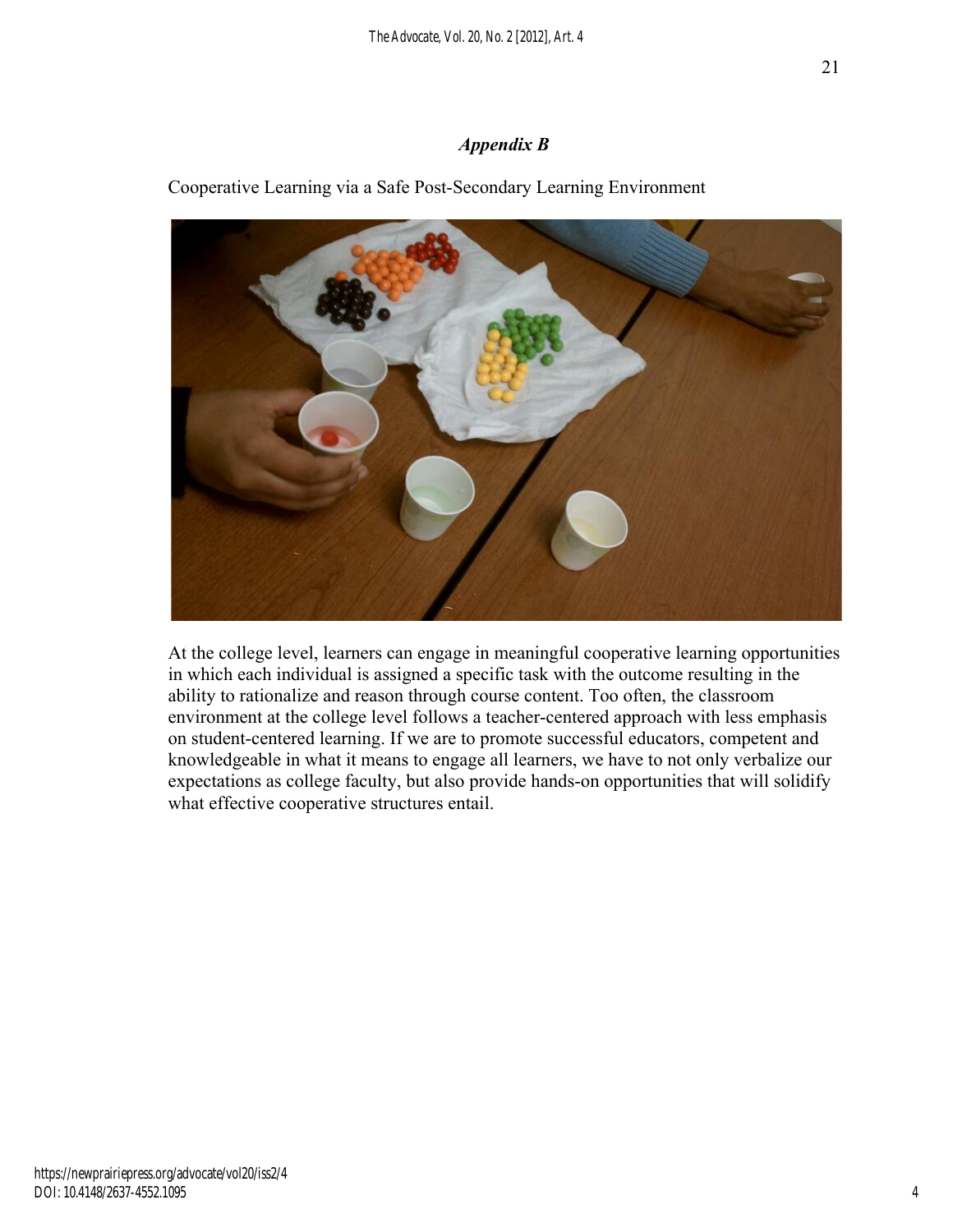## *Appendix C*

Integration of Meaningful Movement at the Elementary Level



Signs can be strategically placed throughout the classroom in which students are prompted to navigate to the area that corresponds with their answer choice. Upon arrival at their destination, students can engage in meaningful conversations with those who have a similar answer/response. This promotes critical thinking and helps students to learn to effectively cooperate with one another. Furthermore, communication skills and a deeper understanding of diverse outcomes can be enhanced by having groups report their findings to the whole class. As well, this process provides a visual assessment for the teacher to gauge the success, or lack thereof, of targeted learning objectives.